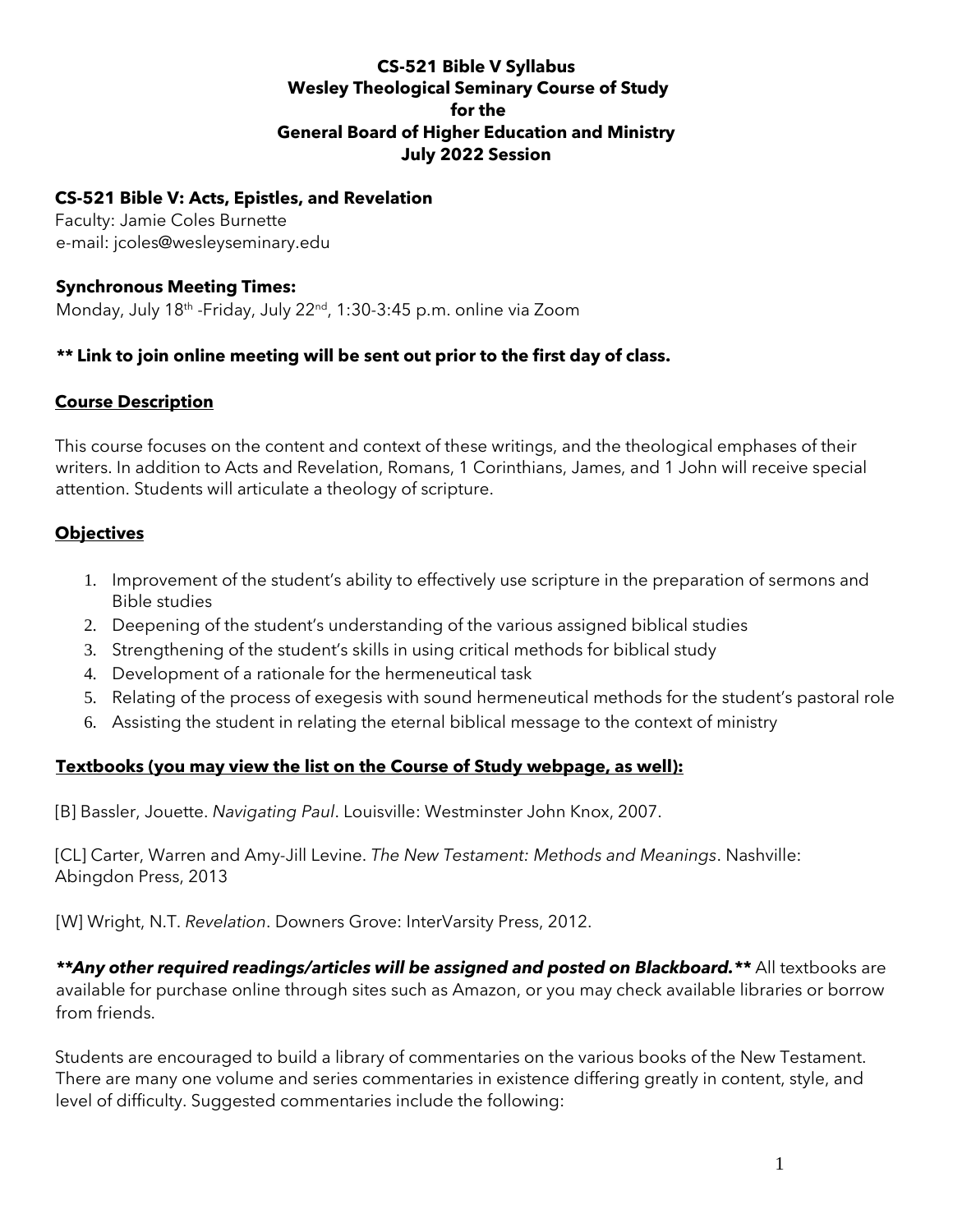*Harper's Bible Commentary.* San Francisco: HarperCollins, 1988. *Interpretation: A Bible Commentary for Teaching and Preaching*. Louisville: Westminister/John Knox, 1982--. *New International Biblical Commentary*. Peabody, Mass.: Hendrickson, 1992--. *The New Interpreter's Bible*. Nashville: Abingdon Press, 1994--. *The Oxford Bible Commentary.* New York: Oxford U.P., 2001.

# **Course Schedule (This is an overall roadmap. It may change based on need.):**

| <b>Mon. 7/18</b>  | Introductions; Acts; Acts & the Gospels                                    |  |  |
|-------------------|----------------------------------------------------------------------------|--|--|
| <b>Tues. 7/19</b> | Introduction to Paul: Key Concepts, Pauline Letters                        |  |  |
| <b>Wed. 7/20</b>  | A Closer Look: Romans & 1 Corinthians                                      |  |  |
|                   | <b>Thurs. 7/21</b>   Introduction to The Catholic Epistles; James & 1 John |  |  |
| Fri. 7/22         | Revelation                                                                 |  |  |

# **Assignment Instructions**

### **The following reading should be completed prior to our first Zoom session, which is Monday, July 18, 2022:**

**1. Biblical Text:** The books of the New Testament (NT) that are emphasized in this course (Acts, Romans, 1 Corinthians, James, 1 John, Revelation)

**2. Textbooks:** Please read the corresponding chapters in *New Testament: Methods and Meaning* to each book of the NT emphasized in this course. Also, be sure to have read the Wright text, *Revelation*.

**In addition to the above reading, you will have a total of five assignments** spread out over the course of our asynchronous (prior to our first Zoom session) and synchronous ("in-person" via Zoom) learning sessions. More details are as follows:

**Asynchronous Learning Assignments**: You will have a series of three assignments to be completed between May 23-June 30, 2022. To give you adequate time to begin reading and digesting course material beforehand, the assignment instructions will be available on Friday, April 1<sup>st</sup>, 2022.

# **Synchronous Learning Assignments:**

You will have one assignment due no later than class time at our first Zoom session together (1:00 p.m., Monday, July 18<sup>th</sup>). The instructions for this assignment will be posted to Blackboard on July 1<sup>st</sup>, 2022.

Then, you will have one final assignment due the last day of class, Friday, July 22<sup>nd</sup>, and you will be given the instructions for this assignment our first Zoom session together.

### **\*\*All assignments and instructions will be available on Blackboard under the "Assignments" tab, and should also be submitted via Blackboard.\*\***

Instructions on posting to Blackboard are on the COS webpage. If you run into trouble, please contact blackboardsupport@wesleyseminary.edu and they will help you.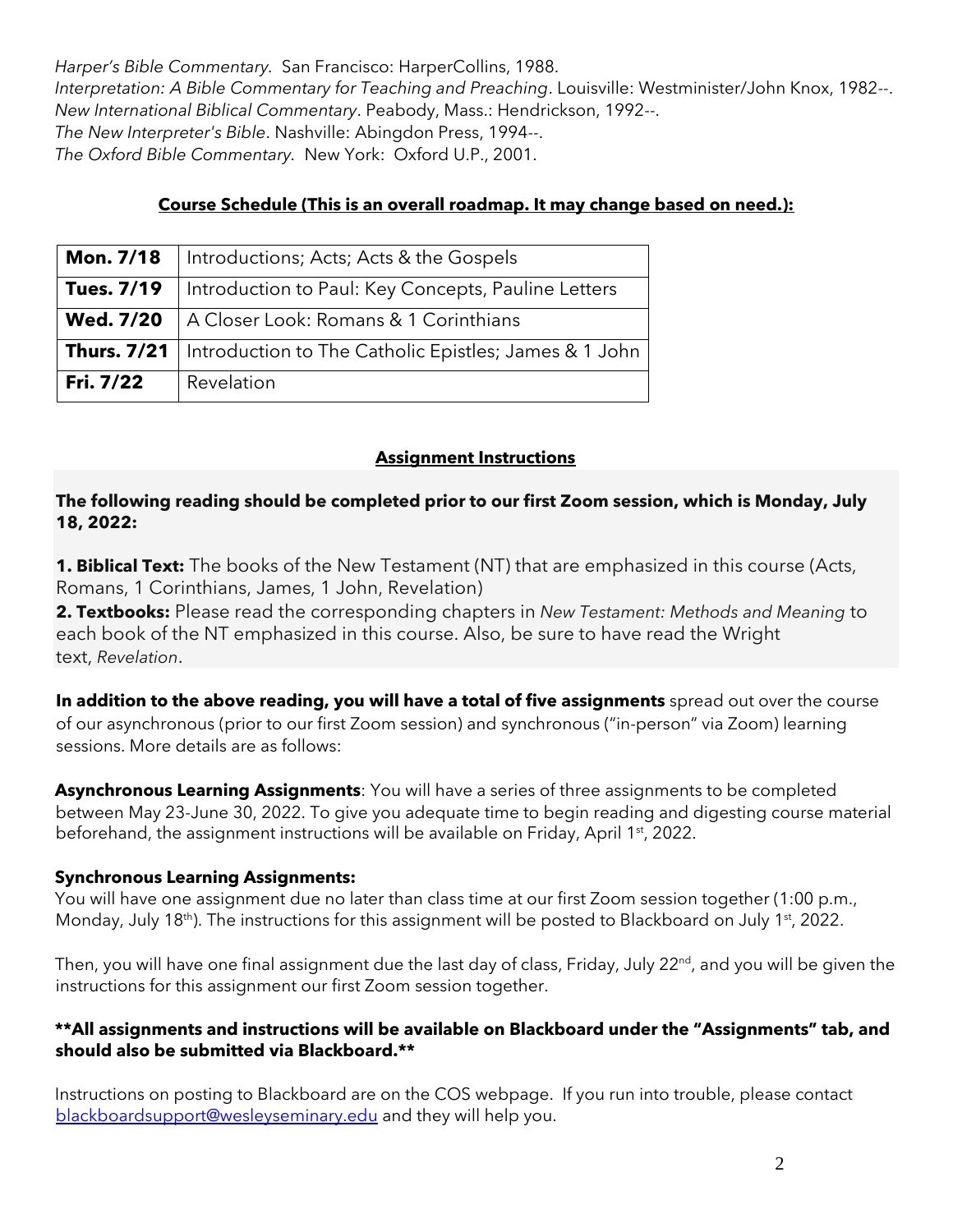If you are new to Course of Study at Wesley, please be sure to check Blackboard **once you receive your logon information from our IT department.** Please check with the COS office regarding when Blackboard access will be available.

#### **\*\*Be sure to include your name, course number and annual conference on each page of your paper. \*\***

#### **Format**

Papers should have one-inch margins on all sides, be double-spaced, and use a 12-point Times New Roman font. Please proofread papers carefully, avoiding as much as possible spelling, typographical, and grammatical errors, which can easily diminish the effectiveness of your writing.

## **Criteria for Evaluating Course Work**

Regardless of whether you write a paper, answer an essay question, voice an oral presentation, or create any original project, the academic context requires that certain minimal requirements characterize your work. While there are subjective components in the grading process, most professors are concerned that you become well educated in four basic qualities of excellent academic work.

 1. Demonstration of an empathetic understanding of the content of texts and resources. Your topic should not only be well researched in the library, through interviews and observations, and/or from assigned readings and class discussions, but you should be able to provide a fair description and a clear understanding of texts and resources. This is apparent in the ability to describe and discuss precisely and accurately what an author has written or a speaker has said. Evaluation, response, and critique follow accurate representation of another's ideas—earn the privilege of criticizing a viewpoint by showing that you really understand it.

 2. Clear critical thinking that provides appropriate specific evidence for conclusions. Use the most precise historical, empirical, or contemporary data or information to support the claims of your thesis and paragraphs. Conclusions follow from and are supported by evidence. Be sure that your evidence is relevant, accurate, and detailed. Adherence to clear critical thinking, relevant and accurate evidence, and logical organization constitute sound arguments. Even creative writing requires logical relationships among ideas to assist your readers in following the plot or main point.

 3. Creativity that moves beyond reporting someone else's ideas. Your creative addition to academic discourse might include questioning, evaluating, applying, criticizing (positively or negatively), developing, or responding. You might see a connection between two or more ideas. You might see information from a unique perspective. The minimal requirement of academic work is correctly repeating what is read or discussed. Excellent work moves beyond repetition to unique insights, organization, correlations, and theses. Work to find your own scholarly and professional voice.

 4. Grammar, spelling, and form. Excellent written work is conscious of proofreading and good communication. Oral presentations are equally accountable for careful expression. A brilliant thesis can be lost in a paper or project that obscures its ideas with careless communication. Your readers and listeners should not have to guess what you mean—help them by speaking and writing well.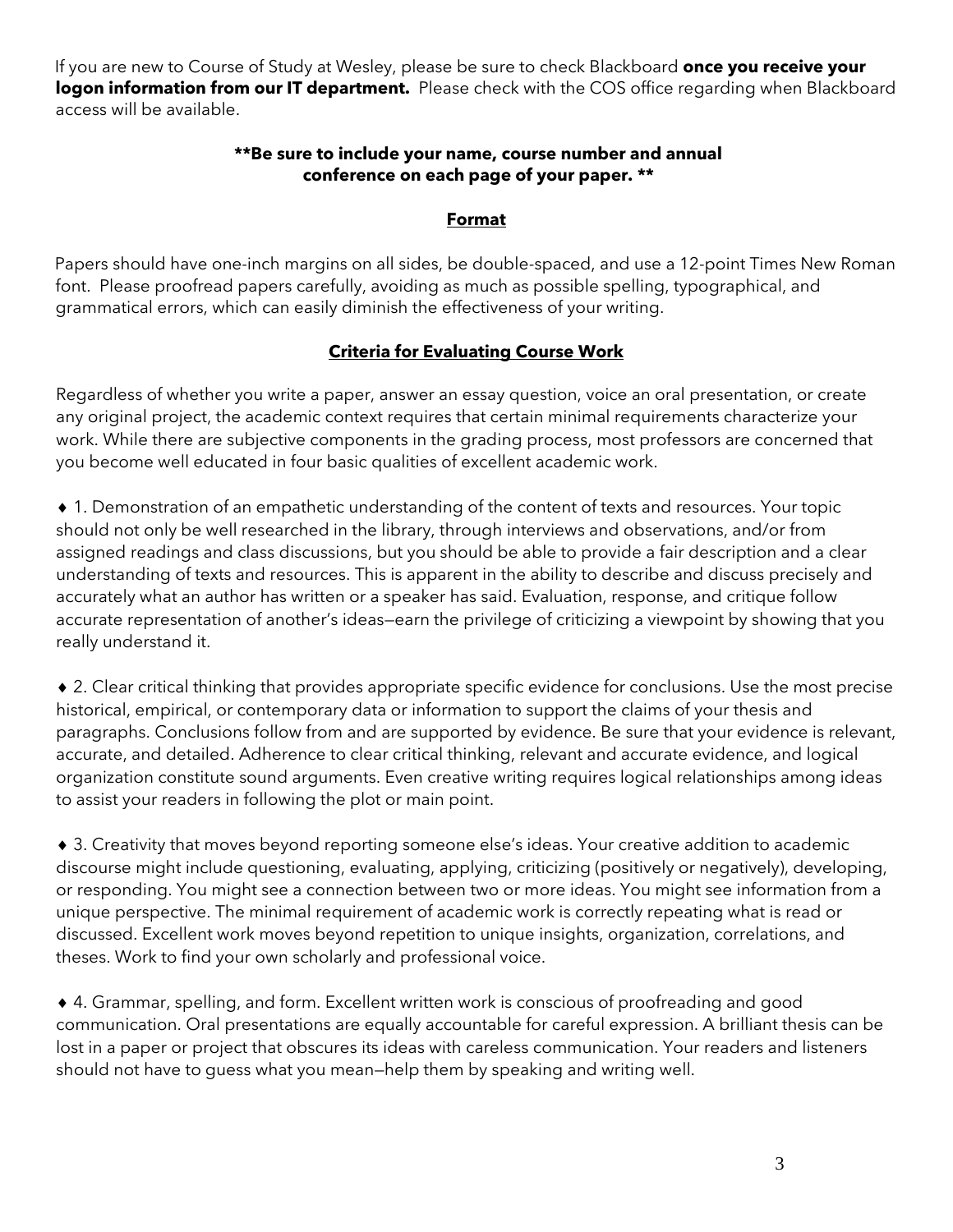# **Grading**

The instructor assumes that everyone in the class is capable of the work required to receive a "B" grade for each assignment. The following interpretations of the meaning of each grade have been developed to help class members review their work to identify strengths and problems.

 A "B" means that the basic elements of the assignment have been faithfully included, the argument is internally coherent, and clearly articulated.

A "B+" means the assignment is also well crafted.

 An "A-" means that the assignment is not only well crafted, but it also probes the issues with considerable insight.

 An "A" means the assignment is well crafted, reveals considerable insight, and moves beyond the range of the student's prior knowledge to begin to construct new perspectives and meanings for the subject. In other words, it shows the student's imagination at work; it has a creative edge.

 A "C+" means that the assignment lacks clarity or focus, tends to reveal more the writer's opinions than the results of the writer's analysis, and lacks reflective insight into the issues being discussed.

 A "C" means that the assignment does not move beyond the reporting of information from readings and/or class discussions to engaging them with issues being discussed; it may indicate inappropriate or misuse of data and readings.

 A "C-" means that despite some moments of focused discussion and insight, major gaps exist in the development of the argument or discussion.

An "F" indicates evidence of plagiarism or work has not been submitted.

 Full grade will be received if work is submitted on time. Grades will be reduced by 1/3 (i.e., B+ to B) if submitted during the week of class. Grades will be reduced by 2/3 (B+ to B-) if received on the last day of class. No work will be accepted the last day of class and student will receive the grade of F.

### **The Grade Scale is as follows:**

| $A = 93-100$ | $C_{+} = 78-79$ |                                                                                    |
|--------------|-----------------|------------------------------------------------------------------------------------|
| $A = 90-92$  | $C = 73-77$     |                                                                                    |
| $B+ = 88-89$ |                 | $C = 70-72$                                                                        |
| $B = 83-87$  |                 | $F =$ 69 or below; for unsubmitted work, or submitted work where there is evidence |
| $B = 80-82$  |                 | of plagiarism                                                                      |

### **Inclusive Language**

In both oral and written contributions to the course, students are expected to be conscious of the power of language in theology. Inclusive language respects both gender and racial diversity, and students should demonstrate awareness that language about persons and God expresses values and impacts theological ideas in the details of race and gender connotations. Both gender and race are socially-constructed categories, and changing language is part of bringing justice to theological discourse.

# **Academic Policies**

 Attendance: Students are expected to attend all classes in their entirety. Faculty members have the authority to set attendance policies for particular courses and those policies will be included in the course